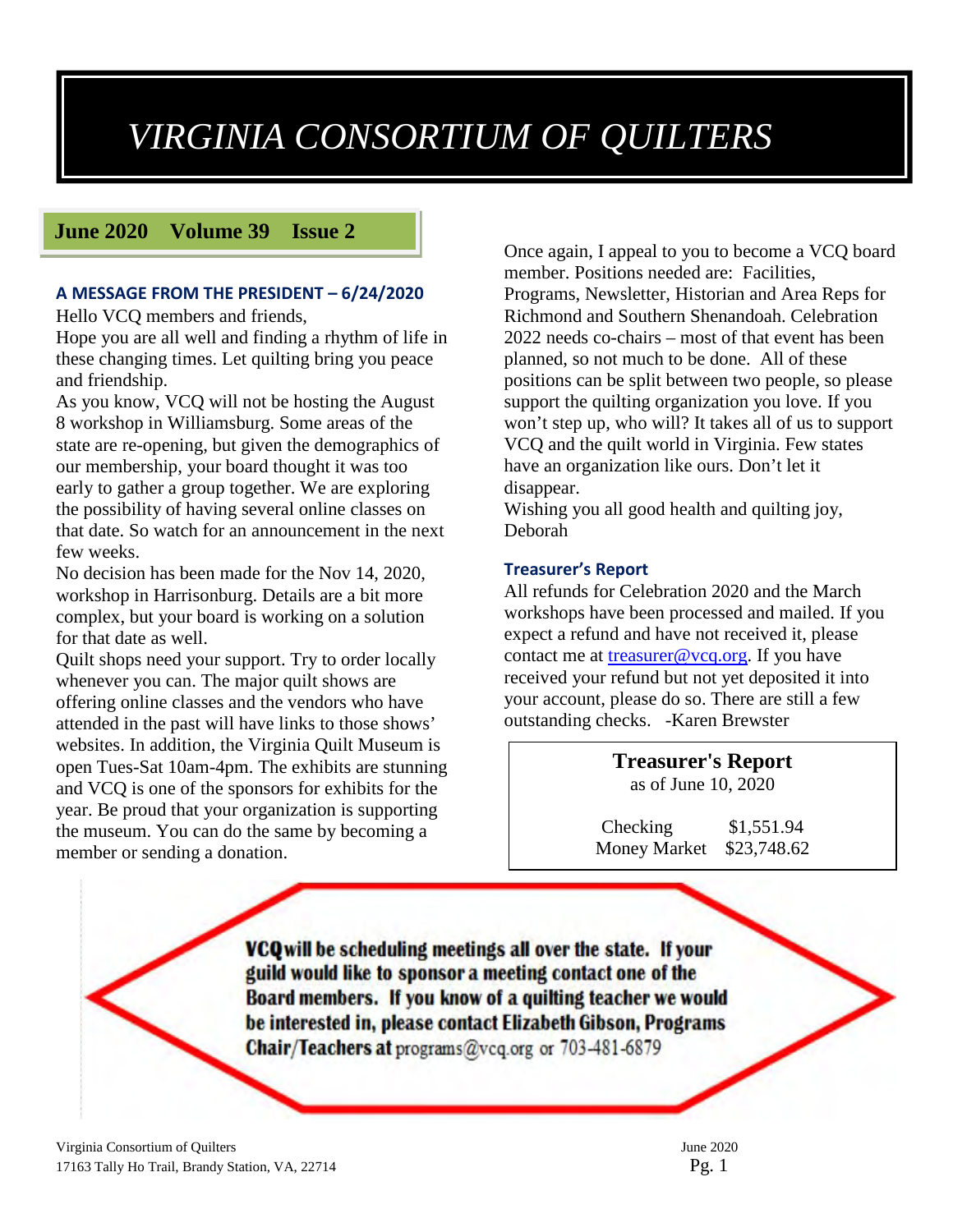

## *MEET YOUR BOARD OF DIRECTORS*

## **VCQ Board & Area Reps 2020**

|              | <b>Position</b>            | <b>Name</b>           | Phone        | E-mail                |
|--------------|----------------------------|-----------------------|--------------|-----------------------|
| $\mathbf{1}$ | <b>President</b>           | Deborah Schupp        | 540-604-0988 | president@vcq.org     |
| 2            | <b>VP</b>                  | <b>Sue Price</b>      | 703-569-7421 | vicepresident@vcq.org |
| 3            | <b>Secretary</b>           | <b>Susan Fulton</b>   | 804-633-5962 | secretary@vcq.org     |
| 4            | <b>Treasurer</b>           | Karen Brewster        | 703-732-6283 | treasurer@vcq.org     |
| 5            | Membership                 | Karin McElvein        | 757-572-1569 | membership@vcq.org    |
| 6            | <b>Historian</b>           | <b>VACANT</b>         |              |                       |
| 7            | <b>Programs</b>            | Elizabeth Gibson      | 703-481-6879 | programs@vcq.org      |
|              |                            | Debi Harding          | 757-615-7758 | programs@vcq.org      |
| 8            | <b>Facilities</b>          | <b>VACANT</b>         |              |                       |
| 9            | <b>Newsletter</b>          | Sue Hickman           | 540-327-0135 | newsletter@vcq.org    |
| 10           | <b>Web Mistress</b>        | Mary Grogan           | 202-262-0142 | maryg@infovisions.org |
| 11           | <b>Publicity</b>           | Ann Tinsman           | 540-894-5543 | publicity@vcq.org     |
| 12           | <b>Celebration Chair</b>   | Heather Zavagnin      | 770-845-5190 | celebration@vcq.org   |
| 13           | <b>Community Service</b>   | Karin McElvein        | 757-572-1569 | Karinlisa7@gmail.com  |
| 14           | <b>Documentation</b>       | <b>VACANT</b>         |              |                       |
|              | <b>Area Reps</b>           |                       |              |                       |
| $\mathbf{1}$ | <b>Northern VA</b>         | Kathy McCrea          | 703-425-1829 | kathy.mccrea@cox.net  |
| $\mathbf{2}$ | <b>Shenandoah Valley</b>   | <b>Elaine Breiner</b> | 937-239-4891 | esbreiner51@yahoo.com |
| 3            | <b>Southern Shenandoah</b> | <b>VACANT</b>         |              |                       |
| 4            | <b>Culpeper-Lynchburg</b>  | Phyllis Keesee        | 804-690-4843 | jophee@aol.com        |
| 5            | <b>Richmond</b>            | <b>VACANT</b>         |              |                       |
| 6            | Fredericksburg             | Ann Tinsman           | 540-894-5543 | atinsman@hotmail.com  |
| 7            | <b>Southwest</b>           | Sue Whitney           | 540-297-7267 | whit2inva@gmail.com   |
| 8            | Peninsula                  | <b>Bonnie Timm</b>    | 757-483-4909 | leabo1@charter.net    |
| 9            | <b>Tidewater</b>           | Debi Harding          | 757-615-7758 | Debi.Harding@usi.com  |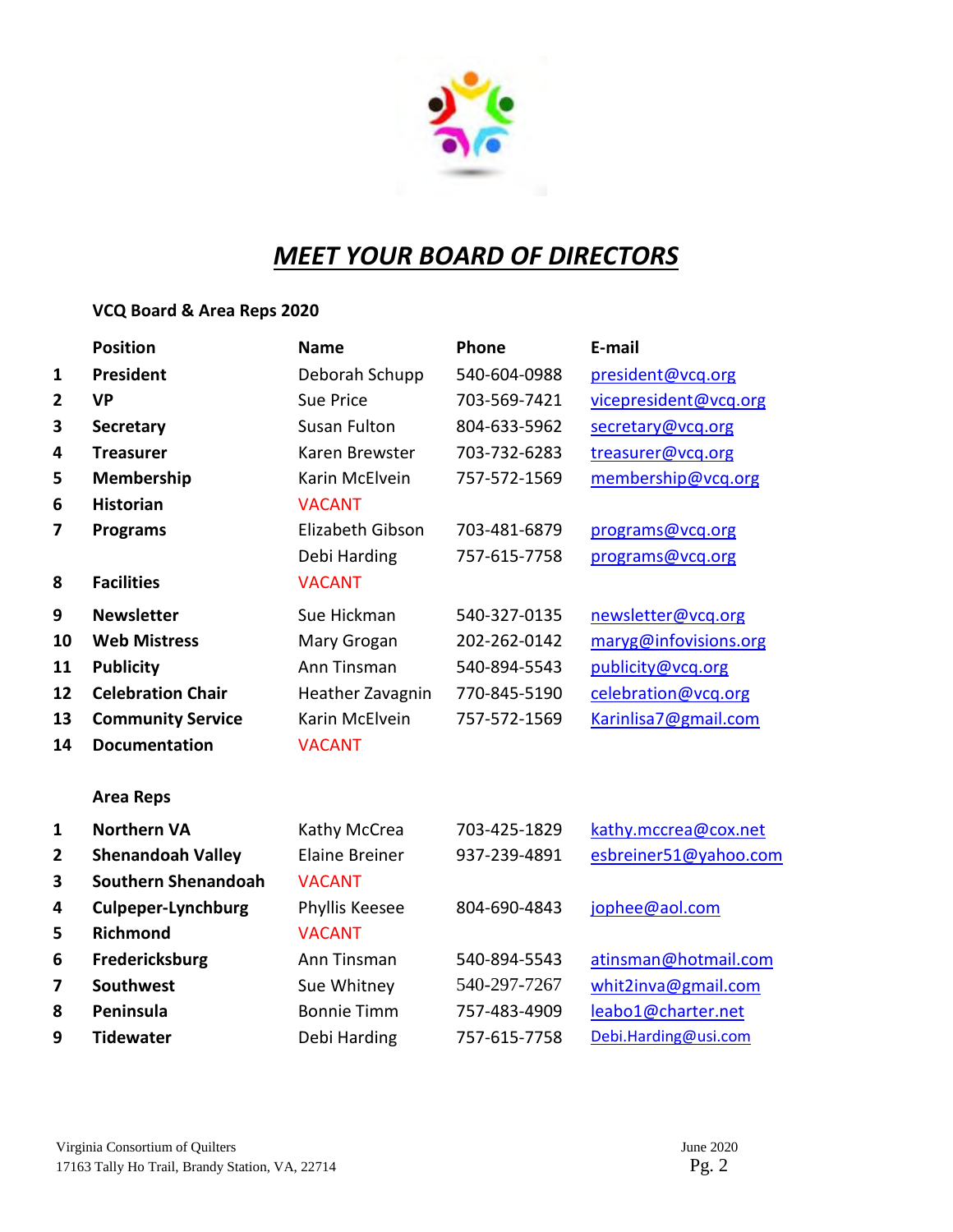



## **ALS Block – 9-Patch**

The Hopes & Dreams for ALS research sponsored by Quilters Dream Batting continues into 2020. VCQ members turn in blocks to be made into a colorful top. This top is donated and money raised goes to ALS research.

**Please continue to create 9 1/2" unfinished 9-patch blocks** (which will later be used in a Disappearing 9-patch design).

**Make the four corners and the center in brights, with the four remaining squares in light/medium creams. Each square is 3 1/2".** Try to make more than one.

**Mail your blocks Deborah Schupp** at 17163 Tally Ho Trail, Brandy Station, VA, 22714. Let's make this a great quilt.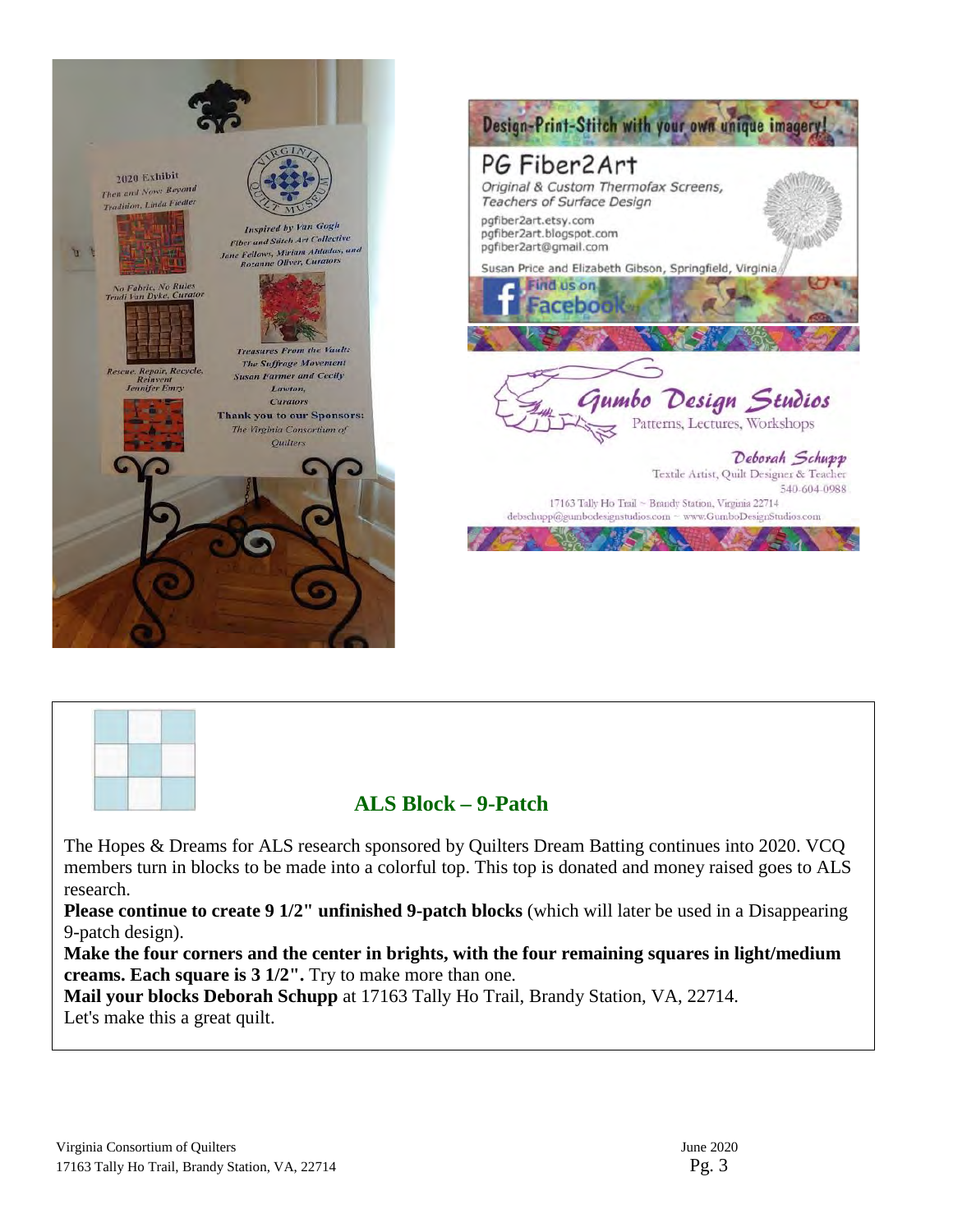

**Please check your email blast to make sure this is not your last newsletter. Before your membership expires, don't forget to send in your renewal. Below you will find the VCQ Application. You can also find it on the VCQ website. Also, don't forget to check for announcements and future updates on our VCQ website. [www.vcq.org](http://www.vcq.org/)**

## CHARITY QUILTS

Have you finished all your UFO's? Would you like to make a charity quilt while you are sheltering at home? Susan Price has 12 quilt kits cut for our charity project that are ready to be sewn, all that needs to be added is batting. She is willing to mail you a kit if you are interested. Contact her at [vicepresident@vcq.org](mailto:vicepresident@vcq.org) to provide contact information.

## VOLUNTEERS NEEDED

Part of being a member of a non-profit is taking a turn volunteering to lead and/or assist in a function of that organization. **VCQ needs YOU!** VCQ depends on volunteer members to handle the organization's business and create memorable events for all of us. It takes a team to get this done.

Step forward to help your organization. VCQ has been blessed to have a core group of volunteers that now need to rotate off the board and committees where they have served for many years. Please contact VCQ President, Deb Schupp, to talk about positions that need to be filled. (Historian, Programs chair, Facilities chair, Newsletter, Area Rep for Southern Shenandoah Valley, Area Rep for Richmond and Celebration 2022 Chair). All of these positions can be shared between two people. So grab a quilt friend and join the VCQ Board.

Much of the planning has been done for Celebration 2022, most of the teachers are booked – the current chair has moved out to the state, but the support team is in place.

Board members attend a meeting the Friday night before the Saturday mini retreat (three per year). In addition the board holds an annual retreat at the President's home in Brandy Station, VA. the second weekend in January of each year.

If you enjoy the mini retreats to take workshops or quilt with your friends, it's time you help coordinate some part of the event. It's not hard or complicated and there are others to help you.

As always, promote VCQ with your friends and at local quilt guilds to help grow our membership.